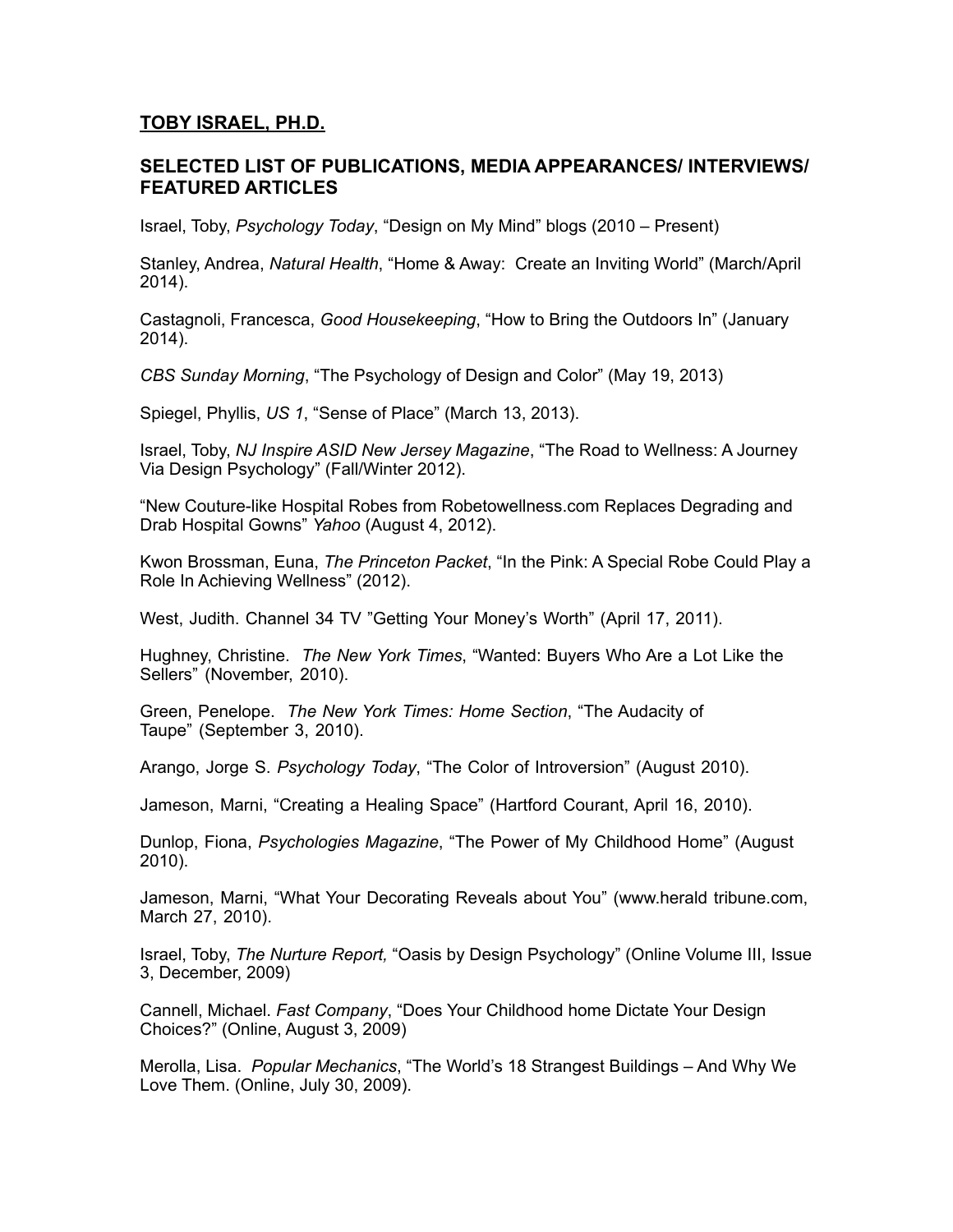Apatoff, Alexandra, *Us Magazine*, "Inside Neverland" (July 27, 2009).

"Inside Neverland", *The Newark Star Ledger*, H & G Today Section (July 16, 2009).

Mann, Leslie, *Chicago Tribune*, "Nooks, Crannies with Character Built In" (July 3, 2009).

Hochman, Anndee, *Philadelphia Inquirer*, Home Design Section. "House Keys Open the Door to a Safety Net" (April 10, 2009).

Buchta, Jim, *Minneapolis Star Tribune*. "Design From Within" (March 13, 2009).

Blum, Andrew, *Men's Health Living*, "Your Brain Says Sit Here" (Winter/Spring, 2009).

Liang, Lim Say, *Cubic.*" Adventures in Space" (January, 2009).

Firshein, Sarah, *PM*, "Of Places I Have Seen" (October/November 2008).

Mann, Leslie, *The Chicago Tribune*, "Some are Big Fans of House Plans" (July 18, 2008).

Green, Penelope, *The New York Times*, Home Section. "Home is Where the Head Is" (July 17, 2008).

Granger, Kelley, *Boutique Design*. "Making Memories: A Holistic Approach to Design" (May/June, 2008).

Calchman, Steve, *Best Life Magazine*. "Power by Design" (April 2008).

Murray, Sarah, *The Financial Times*. "Comfort in Strange Places" (March 14, 2008).

Fiddle, Jamie, *Conscious Choice.* "Finding Our Happy Place" (January 2008).

Marsa, Linda, *The L.A. Times.* "Design Psychologists Analyze Your Interior Psyche" (March 8, 2007).

Kimberley, Jackson, *The Newark Star-Ledger*, "Making a House Your Home" (August 8, 2007).

Butler, Kate, *The Dublin Sunday Times*, "Windows on Your Soul" (February 25, 2007).

Hochman, Anndee, *The Philadelphia Inquirer,* Home and Design Section, "Inner Realms" (January 5, 2007).

"Ask America's Ultimate Experts", *Woman's World* (October 31, 2006).

Beck, Martha, *O Home Magazine*, "My House, My Self" (Fall 2006).

Eveld, Edward. *The Miami Herald,* "The Old Family House Rekindles Special Memories" (April 23, 2006).

Rosenbloom, Stephanie, *The New York Times*, Real Estate Section, "What Explains the 'Aha' Moment" (March 12, 2006).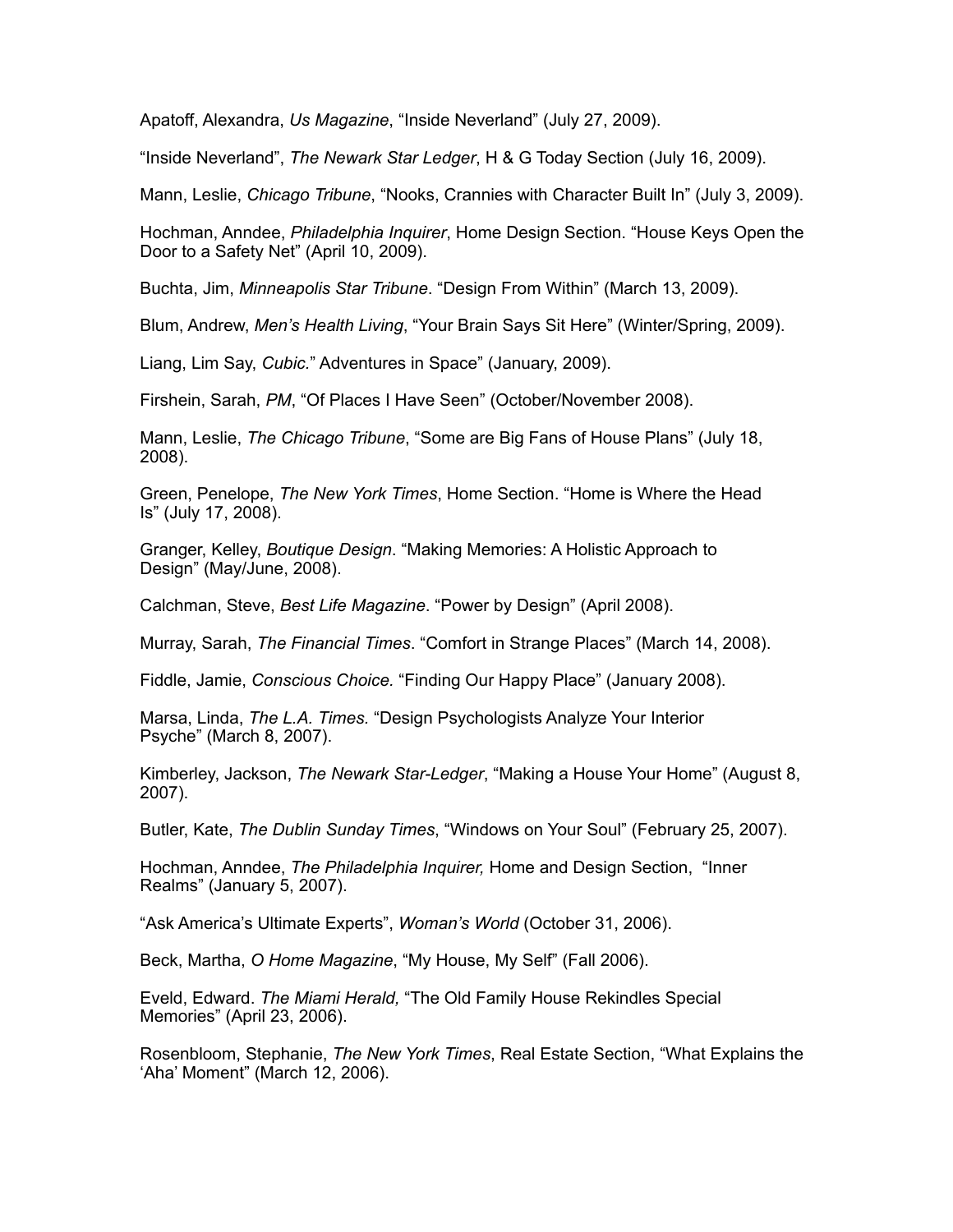Karp, Hannah, *The Wall Street Journal*, Travel Section, "Deluxe Suite, Tub Views" (February 24, 2006).

Moss-Coane, Marty, WHYY/NPR, *Radio Times*, "The Design Psychology of Home" (February 15, 2006).

Green, Penelope, *The New York Times*, House & Home Section, "Arranging Your Space, This Time With Feeling" (February 9, 2006).

Parker, Hilary, *The Princeton Packet.* "Psychologist Designs Program to Give Clients a Sense of Place" (February 2006).

Jackson, Kimberly. *The Newark Star-Ledger*, "For Victims of Katrina, Homes Away from Home" (September 22, 2005).

Neary, Lynn, NPR, *Talk of the Nation*, "What 'Home' Means and Re-creating One After Disaster" (September 14, 2005).

Wolfe, Alexandra, *The Wall Street Journal*, Weekend Journal Section, "Armchair Analysis" (February 25, 2005).

Matchen, Linda, *The Boston Globe*, Life at Home Section, "Recreating the Past: You Do Go Home Again" (December 2, 2004).

Pauley, Jane, NBC, *The Jane Pauley Show* (Taped August, 2004).

Pevaroff Berschler, Susan, *Philadelphia Inquirer*, Home & Design Section, "Home Matters" (April 2004).

Fox, Barbara*, U.S. 1*, "From Memories, Your Next House" (April 28, 2004).

Schlegel, Sharon, *The Times,* At Home Section, "Home is Where the Heart Was" (March 25, 2004).

Shrager, Dara-Lyn, *The Princeton Packet*, Lifestyle Section, "Home is Where the Heart's at Ease" (March 16, 2004).

 "Some Place Like Home: Matching People and Place Through Design Psychology", *AD* (January/February, 2004).

Pease, Carmen, *Health*, "De-stress Your Space" (November 2004).

Joan, Vorderbruggen. *AIA Minnesota* "The Power of People and Place." (September./ October 2004).

Kruzinski, Donald, *Design Management Review*, "Some Place Like Home: Using Design Psychology to Create Ideal Places", (Spring, 2004).

Israel, T. "Some Place Like Home: Matching People and Place Through Design Psychology", The Bridge (Second Quarter, 2002).

Israel, T. "Design Psychology 101: Some Place Like Home: Matching People and Place Through Design Psychology", Perspective (Spring 2001).